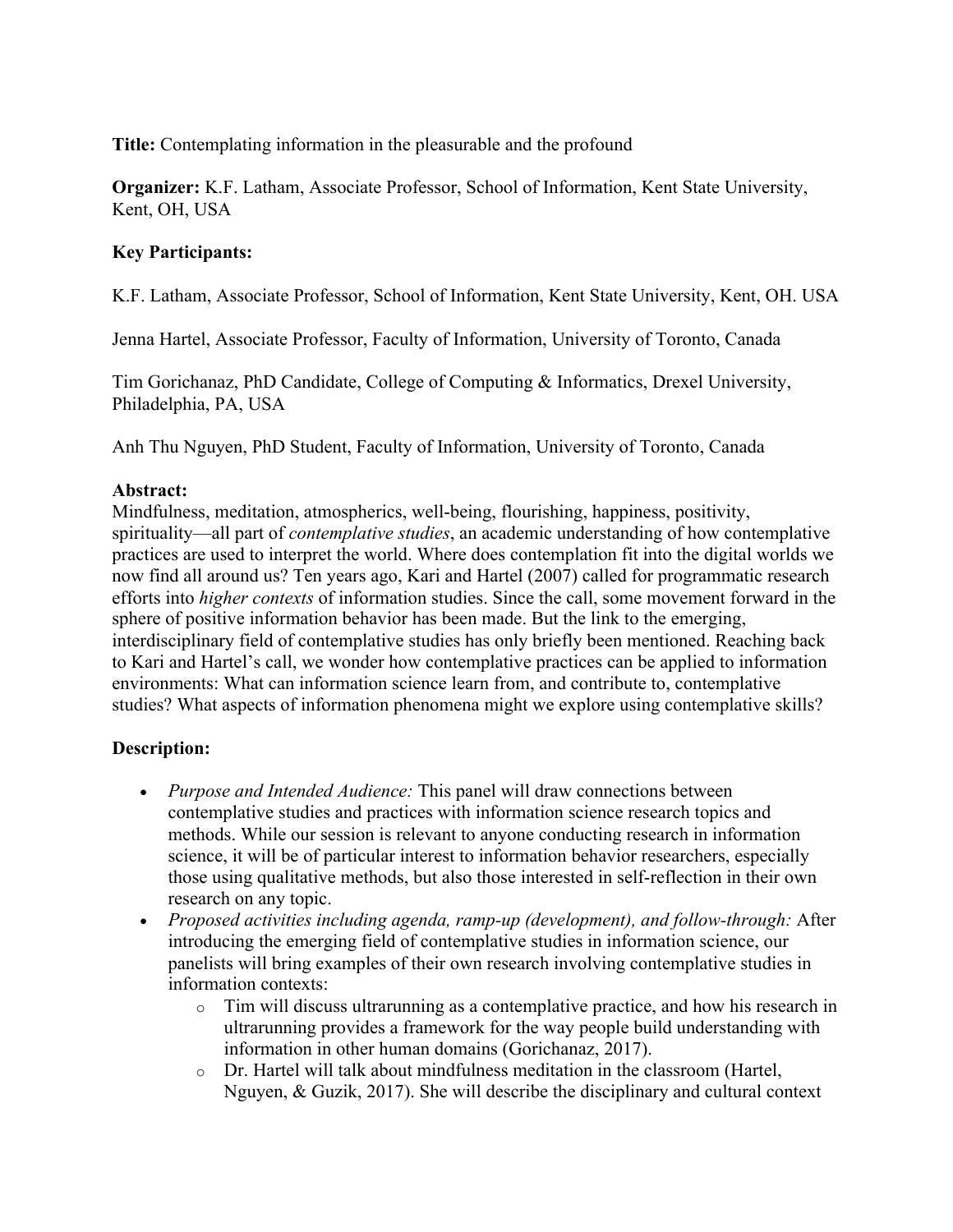that precipitated the practice, the specific types of meditation that were used, the impact on the classroom experience, the student perspective, and more.

- o Anh Thu will explore how the red thread of information (Bates, 1999) weaves together and shapes textual experiences of meditation. The relationships between learning the sacred language of Pali and practicing Buddhist meditation will be examined from different layers of information: pragmatic, embodied, and spiritual.
- o Dr. Latham will discuss her research on numinous experiences with museum objects and review current contemplative practices and experiences in today's museums.

We hope that our examples will inspire the audience to make connections to their own work. To begin a dialogue on this topic, we will use the last third of the session to engage with the audience by:

- Asking for the audience to share their examples of contemplative information studies research;
- Discussing methodological implications in contemplative information studies;
- Considering together future applications of contemplative practices in research topics, research design, as well as self-care as a researcher;
- Inviting the audience to participate in a short, secular meditation together, and then reflect on the experience and its potential implications for pedagogy and research in information science.

*Relevance to the Conference/Significance to the Field:* Ten years ago, Kari and Hartel (2007) called for programmatic research efforts into *higher contexts* of information studies. Drawing from positive psychology (Seligman & Csikszentmihalyi, 2000), this refers to "positive human phenomena, experiences, or activities that transcend the daily grind with its rationality and necessities," (Kari & Hartel, 2007: 1133) Following Seligman and Csikszentmihalyi (2000), Kari and Hartel further divide "higher things" into two basic categories, pleasurable and profound, which include innumerable life experiences that are often information-rich, yet have not been studied informationally. These inquiries address big questions such as "what makes life worth living?" (1131). Since the call for increased research in positive information behavior, some movement forward has been made. In the last decade, scholars have responded to this call to action by conducting original research into topics such as "happy information" (Tinto & Ruthven, 2017) and religious conversion (Guzik, 2013), among others. But the link to the emerging, interdisciplinary field of contemplative studies has only briefly been mentioned.

Mindfulness, meditation, atmospherics, well-being, flourishing, happiness, spirituality—all part of the movement in contemplative studies, an academic understanding of how contemplative practices are used to interpret the world. According to the *Merriam-Webster* dictionary, contemplation can be defined as "the act of thinking deeply about something" or "the act of looking carefully at something" and may be expressed as reflection or introspection; it is the mode by which all human advances occur, from scientific inventions to artistic creations to athletic performances. As researchers, we do this all the time. Contemplative *practices* are any techniques that allow an individual or group to fully and deeply connect with an experience,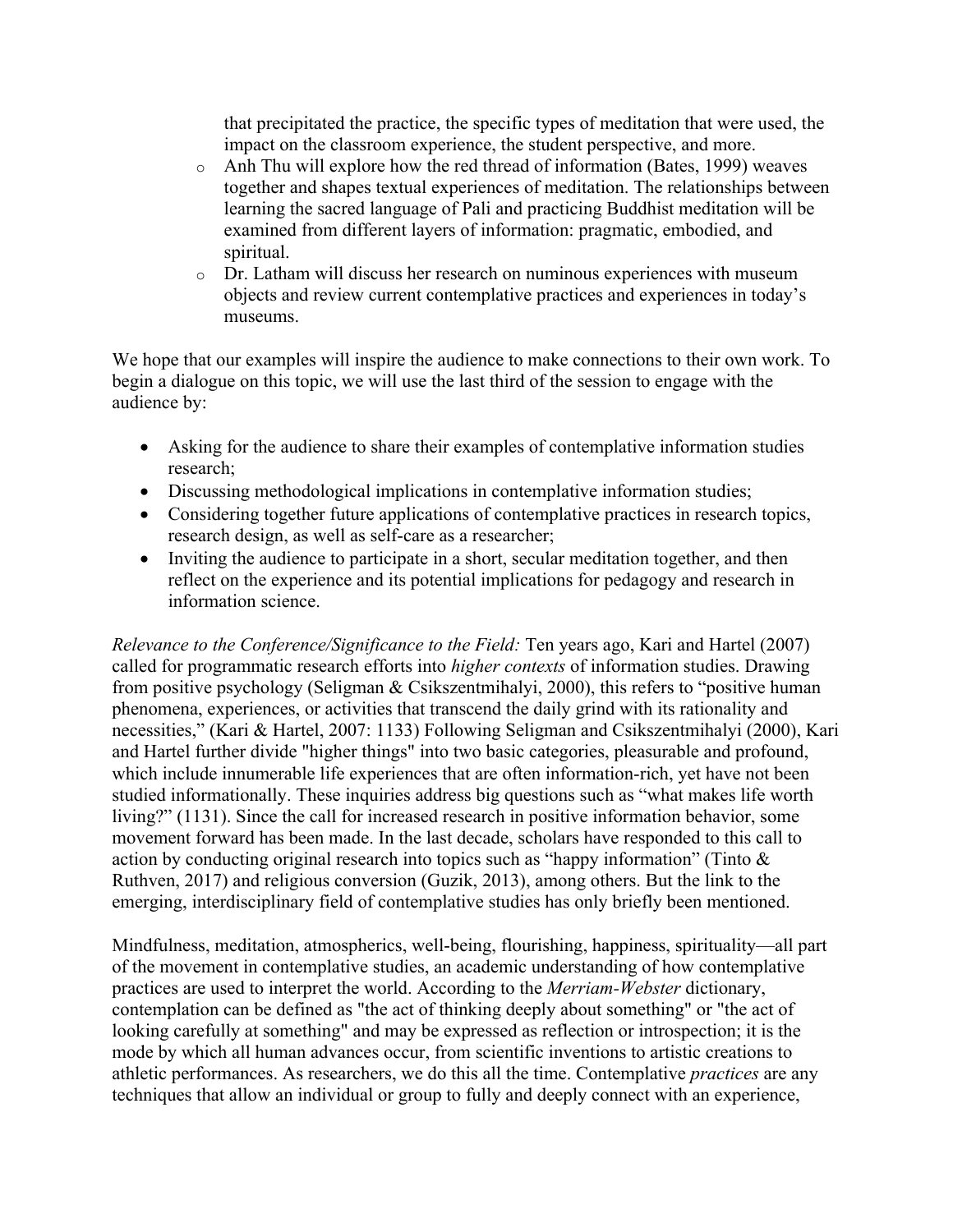idea, or place with the purpose of creating a space for contemplation (West Virginia University, 2017). Meditation is a specific contemplative practice of interest to positive information studies (Hartel, Nguyen, & Guzik, 2017).

Where does contemplation fit into the digital worlds we now find all around us? Levy, in his recent book, *Mindful Tech: How to Bring Balance to Our Digital Lives* (2017), asks how *slow world* practices might fit into our otherwise busy and full digital worlds. He believes that digital worlds are easily fragmented and hurried, and so we should learn from ancient ways of contemplation as a way forward, citing current research ranging from neuroscience to phenomenology as sources to help us tap more deeply into these practices.

Like Levy, the members of our panel are interested in balancing our own research world information science—and the many complex contexts in which we delve. Reaching back to Kari and Hartel's call, we wonder how contemplative practices can be applied in information environments. What can information science learn from and contribute to contemplative studies? What aspects of information worlds might we explore using contemplative skills? Additionally, awareness and application of contemplative practices can help us as researchers build skills in contemplation, which could lead to the purposeful cultivation of contemplative practices and thinking—compassion, focused attention, empathy—in information contexts. Our session is focused on one corner of these studies, namely, potential information sites and contents for contemplative practice, but our interest and hope is to have the audience connect this to their own work. Learning about contemplative practices means that you can apply it to your own research processes, your teaching, your work/life balance, and more. Ultimately, our reasoning is that understanding, applying, and creating a contemplative approach to life and learning could have far reaching effects on society, potentially improving physical and mental health and wellbeing.

## **References:**

Bates, M. J. (1999). The invisible substrate of information science. *Journal of the American Society for Information Science, 50*(12), 1043-1050.

Gorichanaz, T. (2017). **There's no shortcut: Building understanding from information in ultrarunning.** *Journal of Information Science, 43*(5), 713–722.

Guzik, E. (2013). The search for meaning: Information seeking and religious conversion. Advances in the Study of Information and Religion, 3.

Hartel, J., Nguyen, A. T. & Guzik, E. (2017). Mindfulness meditation in the classroom. Journal for Education in Library and Information Science, 58(2).

Kari, J., & Hartel, J. (2007). Information and higher things in life: Addressing the pleasurable and the profound in information science. *Journal of the American Society for Information Science and Technology*, *58*(8), 1131–1147. https://doi.org/10.1002/asi.20585